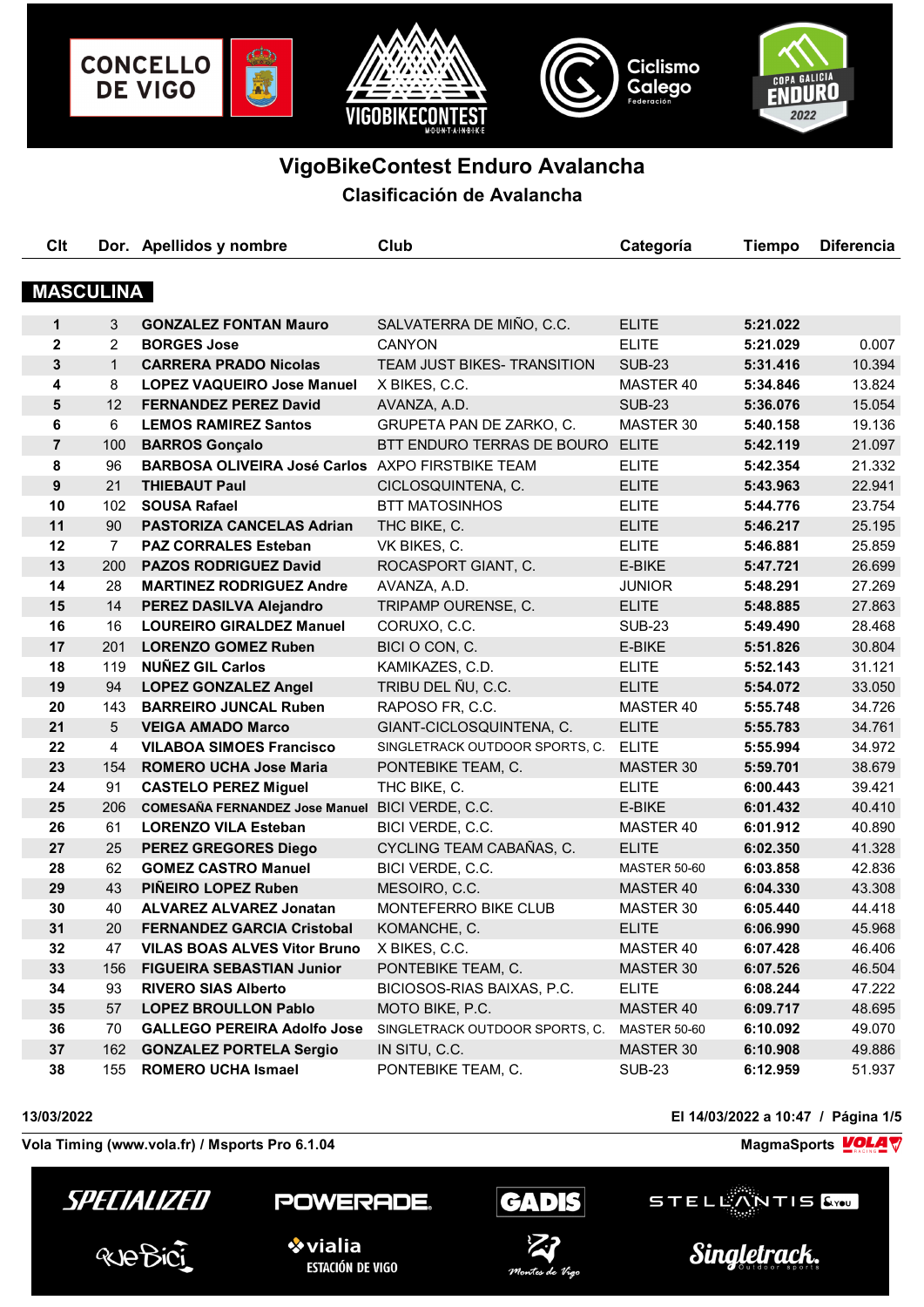









| Clt |     | Dor. Apellidos y nombre             | Club                             | Categoría           | <b>Tiempo</b> | <b>Diferencia</b> |
|-----|-----|-------------------------------------|----------------------------------|---------------------|---------------|-------------------|
| 39  | 92  | <b>FERNANDEZ RIOBO Hugo</b>         | BUEU, C.C.                       | MASTER 40           | 6:12.983      | 51.961            |
| 40  | 189 | ROSENDO PIÑEIRO Hugo                | FARTO, C.C.                      | <b>CADETE</b>       | 6:14.080      | 53.058            |
| 41  | 19  | <b>MIRANDA GUITIAN Raul</b>         | CORUXO, C.C.                     | <b>SUB-23</b>       | 6:15.205      | 54.183            |
| 42  | 23  | TORRON VAZQUEZ-NOGUEROL Nicolas     | KOMANCHE, C.                     | <b>ELITE</b>        | 6:15.209      | 54.187            |
| 43  | 35  | <b>SOTO BARREIROS Javier</b>        | OS AFIADORES, C.C.               | MASTER 30           | 6:15.225      | 54.203            |
| 44  | 157 | <b>LORENZO ALJAN Brais</b>          | PONTEBIKE TEAM, C.               | MASTER 30           | 6:15.490      | 54.468            |
| 45  | 142 | <b>MISA FIGUEIRAS Jose</b>          | RAPOSO FR, C.C.                  | MASTER 40           | 6:16.713      | 55.691            |
| 46  | 177 | <b>ROMERO PEREZ Raul</b>            | A FORNA, A.D.                    | <b>CADETE</b>       | 6:17.861      | 56.839            |
| 47  | 178 | <b>QUINTEIRO LORENZO Hector</b>     | PONTEBIKE TEAM, C.               | <b>CADETE</b>       | 6:18.733      | 57.711            |
| 48  | 139 | <b>BREA MARTINEZ David</b>          | BTT CASTROBIKES, C.              | MASTER 40           | 6:18.979      | 57.957            |
| 49  | 15  | <b>GARRIDO AVENDAÑO Daniel</b>      | THC BIKE, C.                     | MASTER 40           | 6:22.561      | 1:01.539          |
| 50  | 172 | <b>LOPEZ GARCIA Ivan</b>            | MOTO BIKE, P.C.                  | MASTER 30           | 6:22.764      | 1:01.742          |
| 51  | 146 | <b>BORINES GARCIA Diego</b>         | JARNACHAS, A.D.                  | MASTER 40           | 6:23.557      | 1:02.535          |
| 52  | 159 | <b>GARCIA REBOREDO Pablo</b>        | CICLOSQUINTENA, C.               | <b>ELITE</b>        | 6:24.404      | 1:03.382          |
| 53  | 56  | <b>ARAUJO ALFAYA Marcos</b>         | MR BIKES, C.                     | MASTER 40           | 6:24.498      | 1:03.476          |
| 54  | 150 | <b>CAMPOS MARTINEZ Pedro</b>        | POLICIA LOCAL DE A CORUÑA, ACD   | <b>ELITE</b>        | 6:24.963      | 1:03.941          |
| 55  | 204 | <b>ROSENDO GARCIA Juan Carlos</b>   | FARTO, C.C.                      | E-BIKE              | 6:25.986      | 1:04.964          |
| 56  | 64  | <b>ACEVEDO SANROMAN Javier</b>      | BICI VERDE, C.C.                 | MASTER 30           | 6:26.299      | 1:05.277          |
| 57  |     | 219 PEREZ VALVERDE Jose Manuel      | MONTEBOI BIKE C.                 | E-BIKE              | 6:26.830      | 1:05.808          |
| 58  | 75  | <b>ALONSO ARESES Manuel</b>         | TRAVIESAS, C.C.                  | MASTER 40           | 6:27.897      | 1:06.875          |
| 59  | 225 | Sergio GARCIA / Martin OBELLEIRO    | PONTEBIKE TEAM, C.               | <b>PAREJAS</b>      | 6:28.537      | 1:07.515          |
| 60  | 149 | <b>MANZANO CONESA Antonio</b>       | CICLOSQUINTENA, C.               | <b>ELITE</b>        | 6:28.670      | 1:07.648          |
| 61  | 141 | <b>CASAL RODRIGUEZ Gonzalo</b>      | BTT CASTROBIKES, C.              | MASTER 30           | 6:29.760      | 1:08.738          |
| 62  | 237 | Yago PEREZ / Brais PAZOS            | PULPEIROS MUGARDOS, C.           | <b>PAREJAS</b>      | 6:30.049      | 1:09.027          |
| 63  | 58  | <b>TABOAS PAZO Carlos Jose</b>      | QUEBICI-MARCISPORT, C.           | <b>MASTER 50-60</b> | 6:30.365      | 1:09.343          |
| 64  | 65  | <b>LEIROS CARRERA lago</b>          | BICI VERDE, C.C.                 | MASTER 40           | 6:30.483      | 1:09.461          |
| 65  | 52  | <b>FERNANDEZ GUISANDE Helder</b>    | BICI O CON, C.                   | MASTER 30           | 6:30.795      | 1:09.773          |
| 66  | 33  | <b>CABACO MECCA Luis</b>            | CORUXO, C.C.                     | <b>JUNIOR</b>       | 6:30.916      | 1:09.894          |
| 67  | 239 | Fernando MARAN / Ivan UDAONDO       | PULPEIROS MUGARDOS, C.           | <b>PAREJAS</b>      | 6:32.143      | 1:11.121          |
| 68  | 69  | <b>SOARES DUARTE Paulo-Dinis</b>    | SINGLETRACK OUTDOOR SPORTS, C.   | MASTER 40           | 6:32.264      | 1:11.242          |
| 69  | 148 | <b>RABUÑAL LOPEZ Oscar</b>          | JARNACHAS, A.D.                  | <b>MASTER 30</b>    | 6:32.397      | 1:11.375          |
| 70  | 97  | PEREIRA MACHADO RUIVO Francisco     | BTT ENDURO TERRAS DE BOURO ELITE |                     | 6:32.811      | 1:11.789          |
| 71  | 151 | <b>COSTAS VILLAVERDE Oscar</b>      | PONTEBIKE TEAM, C.               | <b>ELITE</b>        | 6:33.768      | 1:12.746          |
| 72  | 89  | <b>RIOS DURAN Balbino</b>           | THC BIKE, C.                     | MASTER 30           | 6:34.471      | 1:13.449          |
| 73  | 218 | <b>PEREZ COSTAS Jose Manuel</b>     | MONTEBOI BIKE C.                 | E-BIKE              | 6:35.029      | 1:14.007          |
| 73  | 71  | <b>GARCIA GOMEZ Pablo</b>           | ALOIA PATROL, C.                 | <b>MASTER 50-60</b> | 6:35.029      | 1:14.007          |
| 75  | 51  | <b>ASPENDREN Gustaf</b>             |                                  | MASTER 40           | 6:35.283      | 1:14.261          |
| 76  | 30  | <b>FERNANDEZ CALVO Xoan</b>         | DH GALICIA, C.                   | <b>JUNIOR</b>       | 6:35.467      | 1:14.445          |
| 77  | 113 | <b>ALVAREZ CRESPO David</b>         | KOMANCHE, C.                     | <b>MASTER 30</b>    | 6:35.713      | 1:14.691          |
| 78  | 67  | <b>ACEVEDO PENA Francisco Javie</b> | BICI VERDE, C.C.                 | <b>MASTER 50-60</b> | 6:39.693      | 1:18.671          |
| 79  | 125 | <b>SEOANE VELASCO Jonathan</b>      | + ENDURO MTB, C.                 | MASTER 30           | 6:39.736      | 1:18.714          |

Vola Timing (www.vola.fr) / Msports Pro 6.1.04 **MagmaChanger Strutter Pro Control of August** MagmaSports **VOLA** 



POWERADE.



**13/03/2022 El 14/03/2022 a 10:47 / Página 2/5**





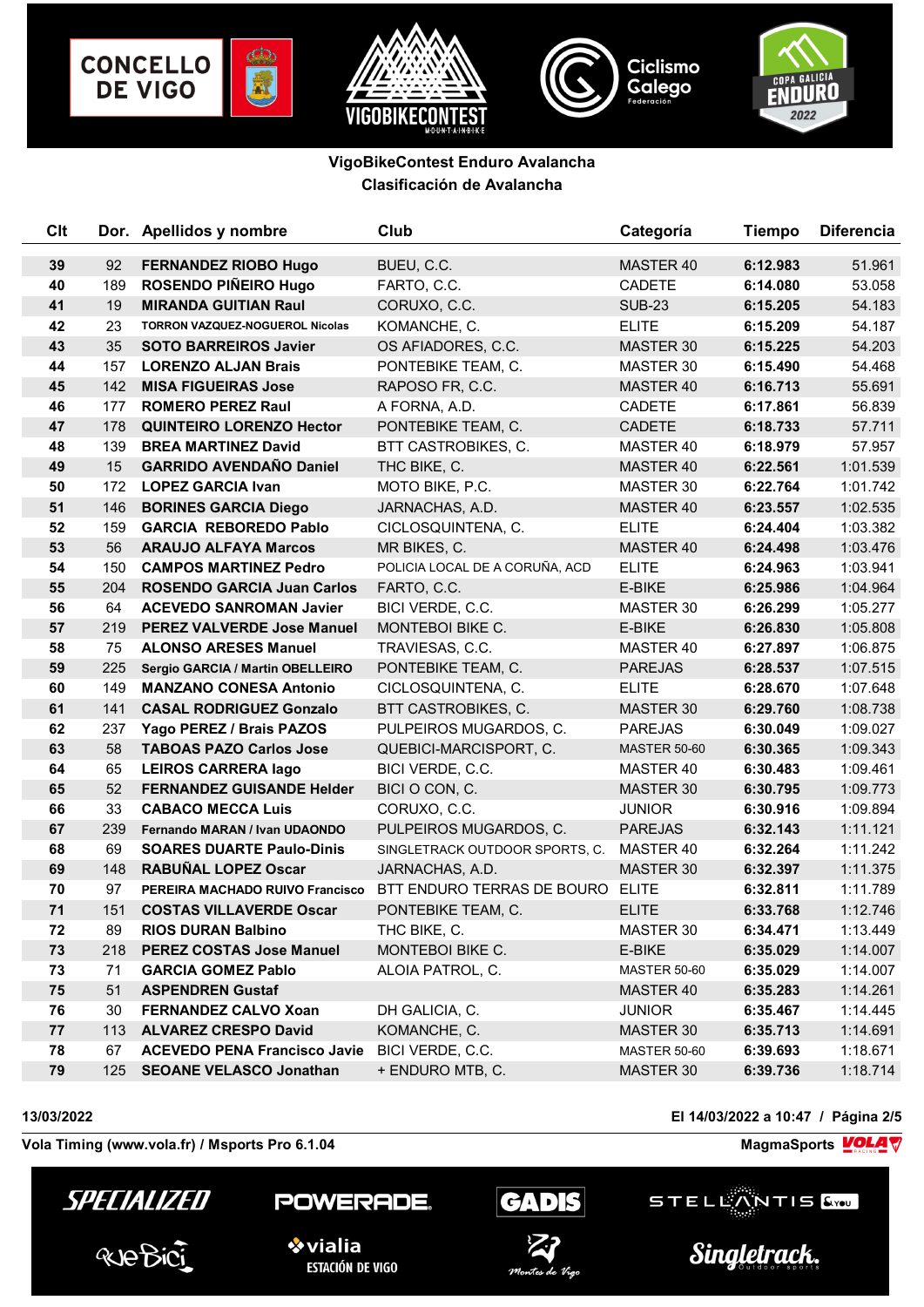









| Clt |     | Dor. Apellidos y nombre                             | Club                       | Categoría           | <b>Tiempo</b> | <b>Diferencia</b> |
|-----|-----|-----------------------------------------------------|----------------------------|---------------------|---------------|-------------------|
| 80  | 22  | <b>CARREGAL GARCIA Jorge</b>                        | CICLOSQUINTENA, C.         | <b>ELITE</b>        | 6:42.283      | 1:21.261          |
| 81  | 76  | <b>RIAL TATO Esteban</b>                            | TRAVIESAS, C.C.            | MASTER 40           | 6:42.604      | 1:21.582          |
| 82  | 73  | <b>CANCELA BALBOA Carlos Manuel</b>                 | TRAVIESAS, C.C.            | MASTER 40           | 6:45.166      | 1:24.144          |
| 83  | 129 | <b>REGUEIRO ESTEVEZ David</b>                       | + ENDURO MTB, C.           | MASTER 30           | 6:45.498      | 1:24.476          |
| 84  | 88  | PIÑEIRO PASTORIZA lago                              | THC BIKE, C.               | MASTER 30           | 6:46.549      | 1:25.527          |
| 85  | 101 | <b>SILVA Cláudio</b>                                | BTT ENDURO TERRAS DE BOURO | <b>ELITE</b>        | 6:47.084      | 1:26.062          |
| 86  | 36  | <b>SEIJIDO PERNAS Tomas</b>                         | <b>GRAFICAS LAR, P.C.</b>  | MASTER 30           | 6:50.022      | 1:29.000          |
| 87  | 82  | <b>JUNCAL RIOBO Luis Manuel</b>                     | THC BIKE, C.               | MASTER 40           | 6:50.072      | 1:29.050          |
| 88  | 147 | <b>DANS AÑON Jorge Antonio</b>                      | DH GALICIA, C.             | <b>MASTER 50-60</b> | 6:50.877      | 1:29.855          |
| 89  | 158 | PATIÑO BELLO Dario Jose                             | CICLOSQUINTENA, C.         | MASTER 40           | 6:51.850      | 1:30.828          |
| 90  | 163 | <b>SOUSA ARAUJO Jonathan</b>                        | IN SITU, C.C.              | MASTER 30           | 6:53.963      | 1:32.941          |
| 91  | 110 | CAMESELLA CARBALLO Jose Ernesto MONTEBOI BIKE C.    |                            | <b>MASTER 50-60</b> | 6:54.654      | 1:33.632          |
| 92  | 116 | DE LA PUENTE CRESPO Alejandro                       | KOMANCHE, C.               | <b>MASTER 50-60</b> | 6:55.428      | 1:34.406          |
| 93  | 66  | <b>AGUADO VARAS Mario</b>                           | BICI VERDE, C.C.           | <b>ELITE</b>        | 6:56.416      | 1:35.394          |
| 94  | 223 | Celestino FERNANDEZ / Damian CASTELLANOS            | KAMIKAZES, C.D.            | <b>PAREJAS</b>      | 6:57.475      | 1:36.453          |
| 95  | 109 | <b>PEREIRO REIGOSA Martin</b>                       | MONTEBOI BIKE C.           | MASTER 40           | 6:58.666      | 1:37.644          |
| 96  | 74  | <b>GONZALEZ PEREZ Marcos Javier TRAVIESAS, C.C.</b> |                            | MASTER 40           | 6:58.904      | 1:37.882          |
| 97  | 175 | <b>TEMPRANO GARCIA Ruben</b>                        | KOMANCHE, C.               | <b>CADETE</b>       | 6:59.244      | 1:38.222          |
| 98  | 81  | LOPEZ FIGUEIRIDO Manuel Alejandro                   | VIGOENDURO MTB, C.         | MASTER 40           | 6:59.354      | 1:38.332          |
| 99  | 54  | <b>RODRIGUEZ ADAN Ivan</b>                          | MR BIKES, C.               | MASTER 30           | 6:59.596      | 1:38.574          |
| 100 | 45  | <b>SALGUEIRO TRONCOSO Ismael</b>                    | MR BIKES, C.               | <b>MASTER 50-60</b> | 6:59.709      | 1:38.687          |
| 101 | 221 | <b>LOURENÇO Marco Ot Pi</b>                         | TERRAS DE BOURO ENDURO BTT | E-BIKE              | 7:00.018      | 1:38.996          |
| 102 |     | 145 LOURO VILARIÑO Marcos                           | MONTE XALO, P.C.           | MASTER 40           | 7:00.076      | 1:39.054          |
| 103 | 144 | <b>CAO MOSQUERA Jesus</b>                           | MONTE XALO, P.C.           | <b>MASTER 50-60</b> | 7:01.053      | 1:40.031          |
| 104 | 171 | <b>GARCIA BOULLOSA Angel</b>                        | MOTO BIKE, P.C.            | MASTER 30           | 7:01.588      | 1:40.566          |
| 105 | 124 | <b>OCHOA SANCHEZ Esteban</b>                        | + ENDURO MTB, C.           | <b>ELITE</b>        | 7:02.053      | 1:41.031          |
| 105 | 115 | <b>VIEITEZ SEOANE Celso</b>                         | KOMANCHE, C.               | MASTER 40           | 7:02.053      | 1:41.031          |
| 107 | 31  | <b>CHAMORRO PEREIRA Pablo</b>                       | OSDOSACHO, C.              | <b>JUNIOR</b>       | 7:02.455      | 1:41.433          |
| 108 |     | 216 VILA FERNANDEZ Juan Luis                        | MONTEBOI BIKE C.           | E-BIKE              | 7:04.514      | 1:43.492          |
| 109 | 170 | <b>GONZALEZ VILABOA Alberto</b>                     | MOTO BIKE, P.C.            | MASTER 30           | 7:04.565      | 1:43.543          |
| 110 | 181 | <b>CARIDE RODRIGUEZ Yago</b>                        | BICI VERDE, C.C.           | <b>CADETE</b>       | 7:05.447      | 1:44.425          |
| 111 | 140 | <b>SEOANE FONTAN Daniel</b>                         | BTT CASTROBIKES, C.        | MASTER 30           | 7:05.729      | 1:44.707          |
| 112 | 205 | <b>PADIN OTERO Francisco Javier</b>                 | CORBELO, C.C.              | E-BIKE              | 7:06.233      | 1:45.211          |
| 113 | 209 | <b>MILEGO FERNANDEZ Daniel</b>                      | + ENDURO MTB, C.           | E-BIKE              | 7:07.240      | 1:46.218          |
| 114 | 210 | <b>HERRERO PEREZ Alejandro</b>                      | + ENDURO MTB, C.           | E-BIKE              | 7:07.447      | 1:46.425          |
| 115 | 10  | <b>PARADA BEA Hector</b>                            | + ENDURO MTB, C.           | MASTER 30           | 7:07.967      | 1:46.945          |
| 116 | 107 | <b>CARRERA COSTAS Marcos</b>                        | 5TH PINE MTB TEAM, C.      | <b>MASTER 50-60</b> | 7:08.764      | 1:47.742          |
| 117 | 78  | <b>MARIÑO VILLANUEVA Jorge</b>                      | VIGOENDURO MTB, C.         | MASTER 40           | 7:08.768      | 1:47.746          |
| 118 | 220 | PEREIRA Joao                                        | BTT ENDURO TERRAS DE BOURO | E-BIKE              | 7:10.221      | 1:49.199          |
| 119 | 208 | <b>CARNERO FERREIRO Celso</b>                       | + ENDURO MTB, C.           | E-BIKE              | 7:10.932      | 1:49.910          |
| 120 | 39  | <b>PRADO CASCALLAR Diego</b>                        | VAL MIÑOR, P.C.            | MASTER 30           | 7:11.740      | 1:50.718          |

**13/03/2022 El 14/03/2022 a 10:47 / Página 3/5**

Vola Timing (www.vola.fr) / Msports Pro 6.1.04 **MagmaChanger Strutter Pro Control of August** MagmaSports **VOLA** 



POWERADE.



STELLANTIS

Singletrack.



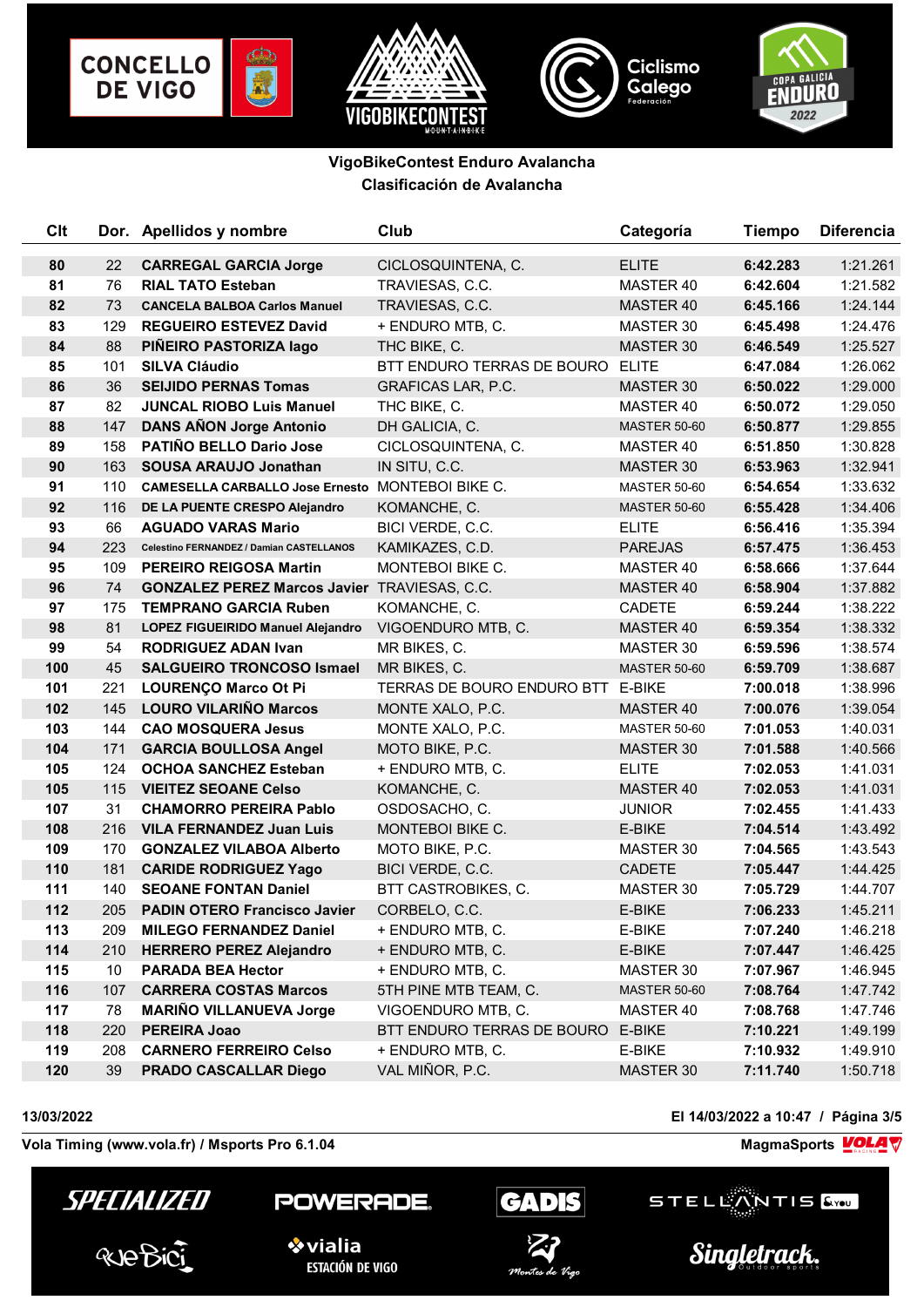









| Clt |     | Dor. Apellidos y nombre                         | Club                       | Categoría           | <b>Tiempo</b> | <b>Diferencia</b> |
|-----|-----|-------------------------------------------------|----------------------------|---------------------|---------------|-------------------|
| 121 | 79  | <b>MASCIOPINTO FRENDE Miguel</b>                | VIGOENDURO MTB, C.         | MASTER 30           | 7:12.565      | 1:51.543          |
| 122 | 114 | <b>TEMPRANO VILA Jacobo</b>                     | KOMANCHE, C.               | MASTER 40           | 7:12.584      | 1:51.562          |
| 123 | 111 | <b>ALONSO MARTINEZ Santiago</b>                 | MONTEBOI BIKE C.           | <b>MASTER 50-60</b> | 7:16.022      | 1:55.000          |
| 124 | 202 | <b>PORTELA CORDEIRO Roberto</b>                 | THC BIKE, C.               | E-BIKE              | 7:16.979      | 1:55.957          |
| 125 | 212 | DE SOUSA GIL Ivan                               | TEABIKES, C.               | E-BIKE              | 7:17.072      | 1:56.050          |
| 126 | 187 | <b>IGLESIAS MOLANES Ruben</b>                   | THC BIKE, C.               | <b>CADETE</b>       | 7:17.256      | 1:56.234          |
| 127 | 80  | <b>SALGUEIRO FERNANDEZ Jose Carlos</b>          | VIGOENDURO MTB, C.         | <b>MASTER 50-60</b> | 7:17.510      | 1:56.488          |
| 128 | 27  | <b>ABALO VAZQUEZ Marcos</b>                     | BICI VERDE, C.C.           | <b>JUNIOR</b>       | 7:19.619      | 1:58.597          |
| 129 | 38  | FERNANDEZ GONZALEZ Jose Manuel A FORNA, A.D.    |                            | MASTER 30           | 7:19.697      | 1:58.675          |
| 130 | 24  | <b>RODRIGUEZ MARTINEZ Daniel</b>                | AVANZA, A.D.               | <b>ELITE</b>        | 7:21.026      | 2:00.004          |
| 131 | 99  | <b>FERREIRA José</b>                            | BTT ENDURO TERRAS DE BOURO | <b>MASTER 50-60</b> | 7:21.256      | 2:00.234          |
| 132 | 50  | <b>ALVAREZ COSTAS Alexandre</b>                 | X BIKES, C.C.              | MASTER 30           | 7:24.600      | 2:03.578          |
| 133 | 37  | <b>ESPAÑOL PEREZ Ramon</b>                      | VAL MIÑOR, P.C.            | MASTER 30           | 7:28.584      | 2:07.562          |
| 134 | 32  | <b>CABALEIRO GONZALEZ Hugo</b>                  | A FORNA, A.D.              | <b>JUNIOR</b>       | 7:28.799      | 2:07.777          |
| 135 | 41  | <b>REBOREDA PEREIRA Victor</b>                  | MAIS QUE BICIS, C.C.       | MASTER 40           | 7:30.002      | 2:08.980          |
| 136 | 59  | <b>FREIRE PORTELA Ivan</b>                      | VK BIKES, C.               | MASTER 40           | 7:32.143      | 2:11.121          |
| 137 | 98  | <b>NOVOAS DE MORAIS Bruno Dinis</b>             | BTT ENDURO TERRAS DE BOURO | MASTER 40           | 7:33.725      | 2:12.703          |
| 138 | 68  | <b>CORTES CORONADO Alfonso</b>                  | BICI VERDE, C.C.           | MASTER 40           | 7:36.252      | 2:15.230          |
| 139 | 63  | <b>RODRIGUEZ RODRIGUEZ Ivan</b>                 | BICI VERDE, C.C.           | MASTER 40           | 7:37.651      | 2:16.629          |
| 140 | 229 | Alejandro MALVIDO / Martin COBAS                | THC BIKE, C.               | <b>PAREJAS</b>      | 7:38.061      | 2:17.039          |
| 141 | 211 | <b>GARCIA RODAL David</b>                       | VK BIKES, C.               | E-BIKE              | 7:40.533      | 2:19.511          |
| 142 | 131 | RODRIGUEZ FERNANDEZ Carlos + ENDURO MTB, C.     |                            | MASTER 40           | 7:41.568      | 2:20.546          |
| 143 | 130 | <b>SIMON PASCUAL Diego</b>                      | + ENDURO MTB, C.           | <b>ELITE</b>        | 7:43.424      | 2:22.402          |
| 144 | 136 | OTERO OUBIÑA Jose Luis                          | BTT CASTROBIKES, C.        | MASTER 40           | 7:46.932      | 2:25.910          |
| 145 | 117 | <b>QUINTEIRO DEL CAMPO Francisco</b>            | KOMANCHE, C.               | <b>MASTER 50-60</b> | 7:51.119      | 2:30.097          |
| 146 | 191 | <b>ALVAREZ ADROVER Diego</b>                    | O ROSAL, C.C.              | <b>CADETE</b>       | 7:52.236      | 2:31.214          |
| 147 | 105 | <b>GARCIA DORNA Ramon</b>                       | 5TH PINE MTB TEAM, C.      | MASTER 40           | 7:55.920      | 2:34.898          |
| 148 | 133 | <b>PAIS LORES Francisco Javier</b>              | + ENDURO MTB, C.           | MASTER 40           | 7:56.697      | 2:35.675          |
| 149 | 128 | PRIETO ALONSO Segundo Antonio                   | + ENDURO MTB, C.           | <b>MASTER 50-60</b> | 7:57.873      | 2:36.851          |
| 150 | 26  | <b>MARTINEZ FERNANDEZ Ivan</b>                  | XTREMBIKE, C.C.            | <b>SUB-23</b>       | 7:59.088      | 2:38.066          |
| 151 | 173 | <b>FERNANDEZ CORREA Bryan</b>                   | AVANZA, A.D.               | <b>CADETE</b>       | 7:59.506      | 2:38.484          |
| 152 | 231 | Roberto RODRIGUEZ / Iñaki CENDON                | CARBALLIÑO, C.C.           | <b>PAREJAS</b>      | 8:00.154      | 2:39.132          |
| 153 | 132 | <b>MISA SOTO Sergio</b>                         | + ENDURO MTB, C.           | MASTER 40           | 8:00.799      | 2:39.777          |
| 154 | 103 | <b>COEGO VILARIÑO Juan Jose</b>                 | CICLOSQUINTENA, C.         | <b>MASTER 50-60</b> | 8:01.947      | 2:40.925          |
| 155 | 168 | <b>CANCELA GONZALEZ Aitor</b>                   | MOTO BIKE, P.C.            | <b>ELITE</b>        | 8:02.994      | 2:41.972          |
| 156 | 127 | <b>LAGO COSTAS Antonio</b>                      | X BIKES, C.C.              | <b>MASTER 50-60</b> | 8:04.783      | 2:43.761          |
| 157 | 179 | <b>GONZALEZ DOMINGUEZ Miguel</b>                | MONTEBOI BIKE C.           | CADETE              | 8:09.678      | 2:48.656          |
| 158 | 190 | <b>DOMINGUEZ SOTO Manuel</b>                    | O ROSAL, C.C.              | CADETE              | 8:10.377      | 2:49.355          |
| 159 | 165 | <b>SANTISO GONZALEZ Nicolas</b>                 | OSDOSACHO, C.              | <b>JUNIOR</b>       | 8:11.307      | 2:50.285          |
| 160 | 77  | FERNANDEZ POUSADA Pablo                         | VIGOENDURO MTB, C.         | MASTER 40           | 8:12.127      | 2:51.105          |
| 161 | 137 | RODRIGUEZ BARCALA Jose Luis BTT CASTROBIKES, C. |                            | MASTER 40           | 8:14.139      | 2:53.117          |

**13/03/2022 El 14/03/2022 a 10:47 / Página 4/5**

Vola Timing (www.vola.fr) / Msports Pro 6.1.04 **MagmaChanger Strutter Pro Control of August** MagmaSports **VOLA** 



POWERADE.



STELLANTIS Singletrack.